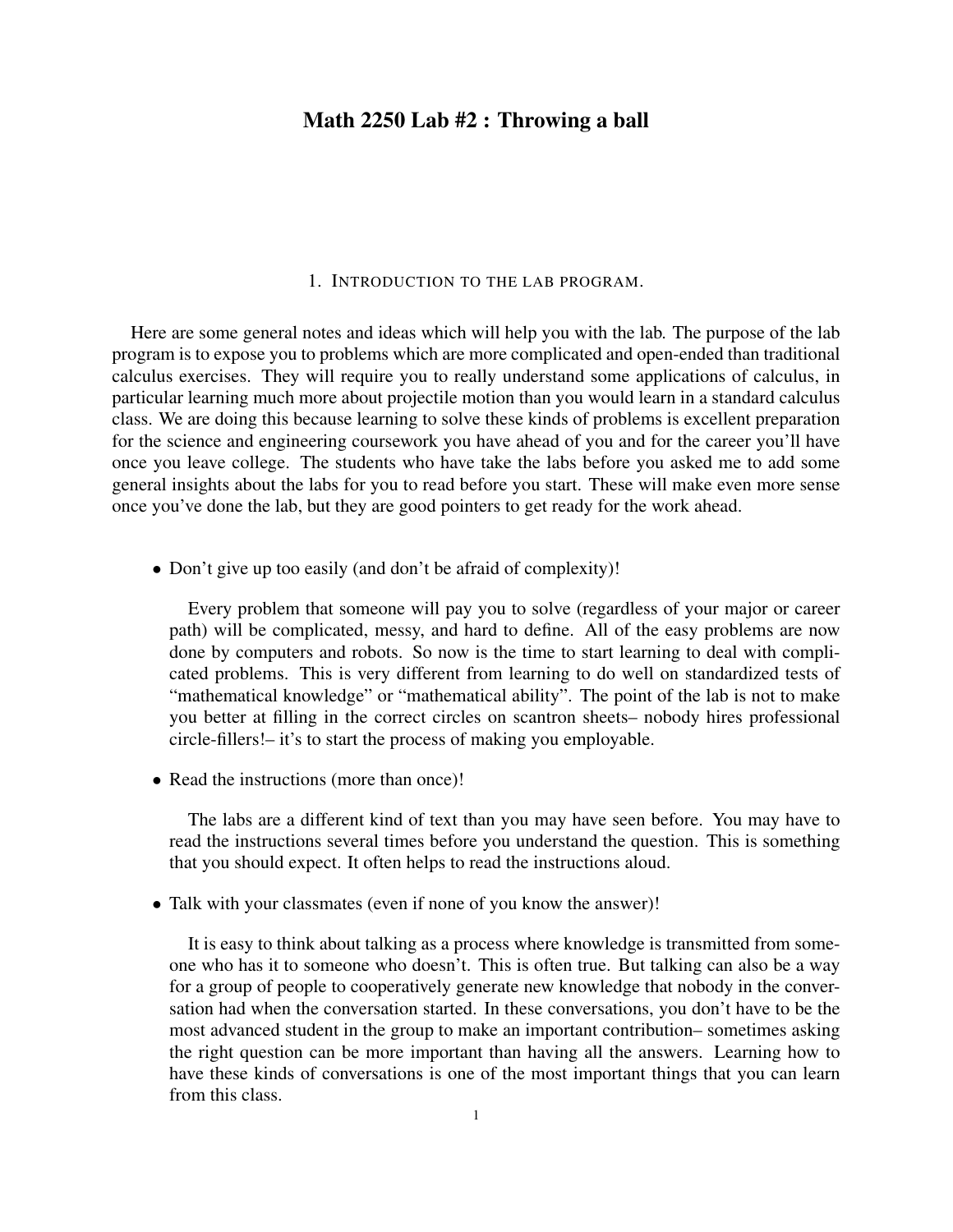#### 2. CLIENT REQUIREMENTS

Our client is designing a robot to throw a ball across the table into a cup. The robot will have a rotating arm of length  $r$  cm mounted on a stand at height  $h$  cm above the table surface. The arm will spin at k rpm and release the ball at angle  $\theta_0$  (radians). The pictures below show the basic setup:



Our assignment is to explain to the client how to deduce the landing position of the ball in terms of r, h, k, and  $\theta_0$ , keeping track of units along the way, and explaining to the client the units of the answer.

- 1. If the arm is rotating at  $k$  rpm and the angular position of the arm is 0 radians at time 0, what is the *angular* position  $\theta$  of the arm (in radians) at time t?
- 2. Use this answer to determine the x and y coordinates of the end of the arm at time t, and to write these as functions  $px(t)$  and  $py(t)$  giving the position of the arm as a function of time. Be sure to specify where the axes of your  $x-y$  coordinate system are located, the (distance) units of  $px(t)$  and  $py(t)$ , and the (time) units of t. The diagram at the top of the next page should help: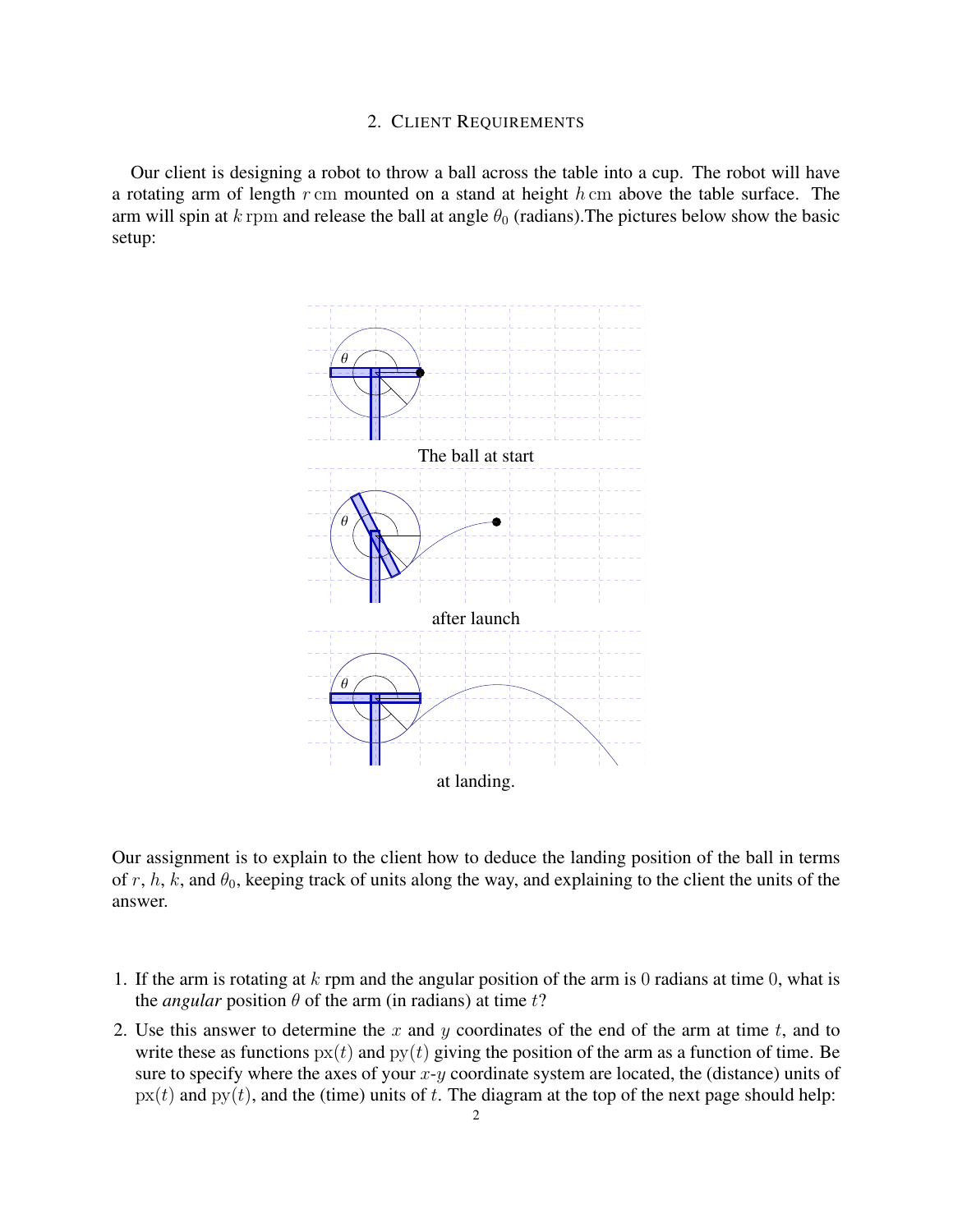

You'll need to use some trig to locate the  $x-y$  coordinates of the end of the arm at time t in terms of the angular position of the arm.

- 3. Use the position functions  $px(t)$  and  $py(t)$  to find *velocity* functions  $vx(t)$  and  $vy(t)$  for the ball while it is on the arm. Be sure to specify the units for the functions  $vx(t)$  and  $vy(t)$ .
- 4. Recall that the ball will be released from the arm when the arm reaches angle  $\theta_0$  (the "release" angle"). In the picture below, we show  $\theta_0 = 7\pi/4$ , but this is just an example– we need to leave  $\theta_0$  as a variable for now.



First, solve for the *time* of release  $t_0$  in terms of the angle of release  $\theta_0$  and the rotational speed of the arm  $k$  (the answer to problem 1 will help). Now use your position and velocity formulas from the last problem to find the x and y position  $(PX_0, PY_0)$  and x and y velocity  $(VX_0, VY_0)$ of the ball at the moment it is released from the rotating arm.

5. We are now going to use  $(PX_0, PY_0)$  and  $(VX_0, VY_0)$  as the initial conditions for a new *projectile* motion problem which describes the flight of the ball after it leaves the arm. Let's reset our time coordinate so we assume that the ball leaves the arm at time  $t = 0$ . From now on, the time coordinate t will measure the time elapsed since the ball was released.

Write down new position functions  $PX(t)$ ,  $PY(t)$  which describe the ball in flight in terms of the position  $(PX_0, PY_0)$  and velocity  $(VX_0, VY_0)$  of the ball at the instant it is released from the arm. Use  $q$  for the gravitational constant, since you will later want to use a numerical value for g which corresponds to your distance and time units.

Even though you figured out formulas for  $(PX_0, VX_0)$  and  $(VX_0, VY_0)$  in terms of r, h,  $\theta_0$ , and k in the last problem, it's probably better not to substitute these formulas in yet. Your new equations  $PX(t)$  and  $PY(t)$  describe the parabolic flight of the ball after it leaves the arm (shaded heavily in the picture at the top of the next page):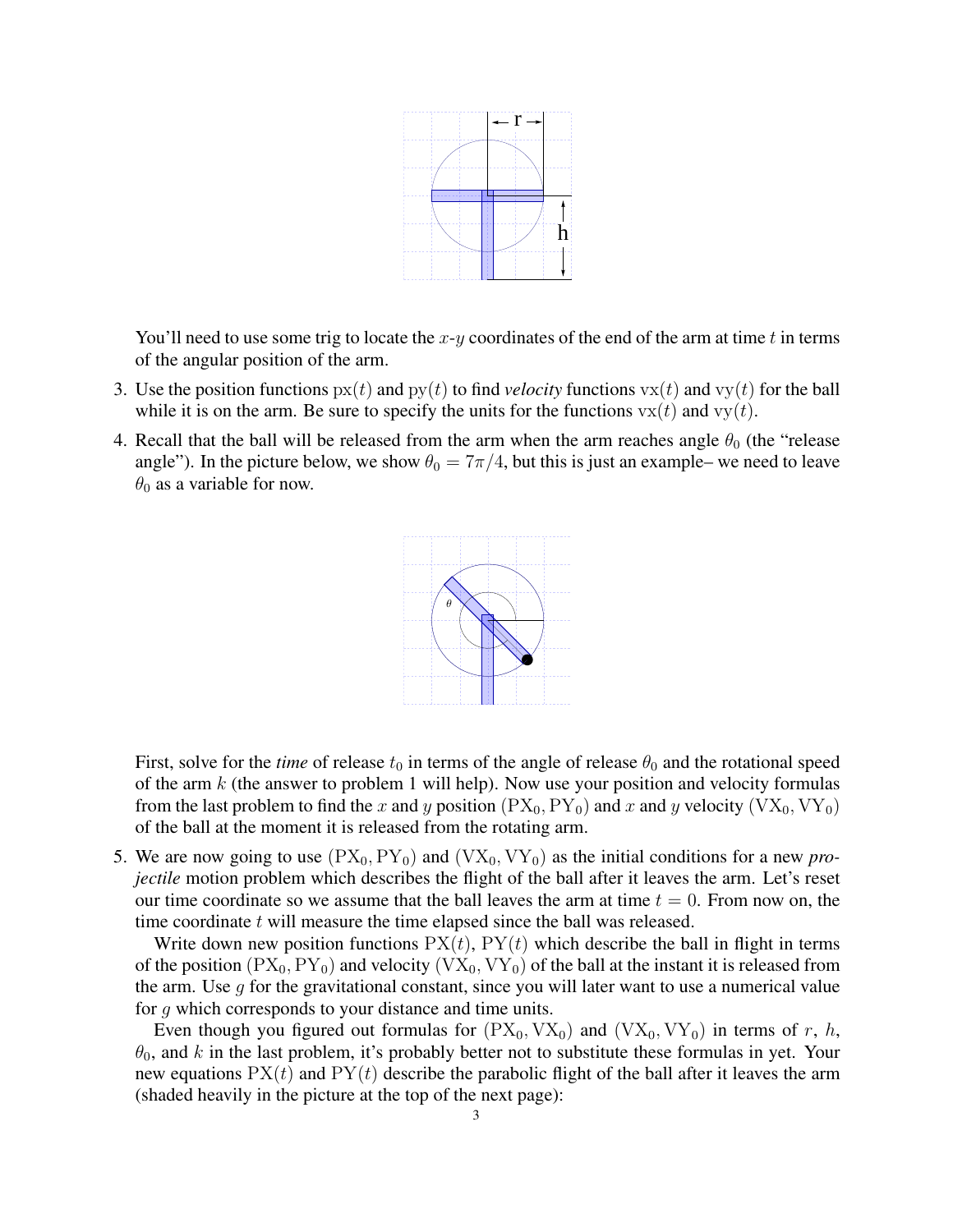

- 6. Use your  $PY(t)$  function to determine the length of time it takes for the ball to hit the ground after it is released from the arm (in terms of  $PX_0$ ,  $PY_0$ ,  $VX_0$ ,  $VY_0$ , and g). Note that you're solving a quadratic here, so include some discussion about *which* of the two solutions is the correct one.
- 7. Use your  $PX(t)$  function to determine the x position of the ball at this point in time (again, in terms of PX, PY, VX, VY, and  $q$ ). This is the landing position function.
- 8. Now give a recap for the client, explaining how to take input values of  $r$  (in cm),  $h$  (in cm), k (in rpm) and  $\theta_0$  (in radians) and calculate a landing position for the ball. Be sure to tell the client the units of the landing position, and the coordinate system in which the landing position is specified. Give  $x$  and  $y$  coordinates for the landing position, the base of the robot, and the center of the arm. Illustrate your method by computing the specific landing location for the parameters  $h = 15$  cm,  $r = 11$  cm,  $k = 150$  rpm, and  $\theta = 7\pi/4$ .
- 9. (Bonus Credit) Use *Mathematica* or *Wolfram Alpha* to plot the distance function as a function of the launch angle  $\theta$  for several realistic values of k, r, and h. Design a realistic tabletop robot which can throw a ball 1 meter: what (approximate) values of r, k, and h will do? What is the (approximate) launch angle  $\theta$  for your design?

### 3. GRADING STANDARDS FOR THIS LAB

Basically, you will be graded on your explanation to the client of your procedures for solving this problem. The example computation is not the point of the lab, but it is the final test of your methods. If your methods (as carried out on the example) fail to work, it will cost you one letter grade.

- A. The lab is clearly explained and easy to follow for any client. The procedures are "ready to code". Explanations show a deep conceptual understanding of the mathematics of the various problems. Algebra and computations are clear correct and the equation found for landing position is clear and well-supported and results in a landing location within 2.0 cm of the correct location in the example computation.
- B. EITHER The lab is explained, but the explanation requires the client to be familiar with the problem or requires significant additional work in order for the client to implement the solution. The example computation is supported, but may be hard to follow. The landing location for the example is within 2.0 cm of the correct value OR The explanation of the lab meets the standards for the 'A' grade, but the example landing location is not within 2.0 cm of the correct location.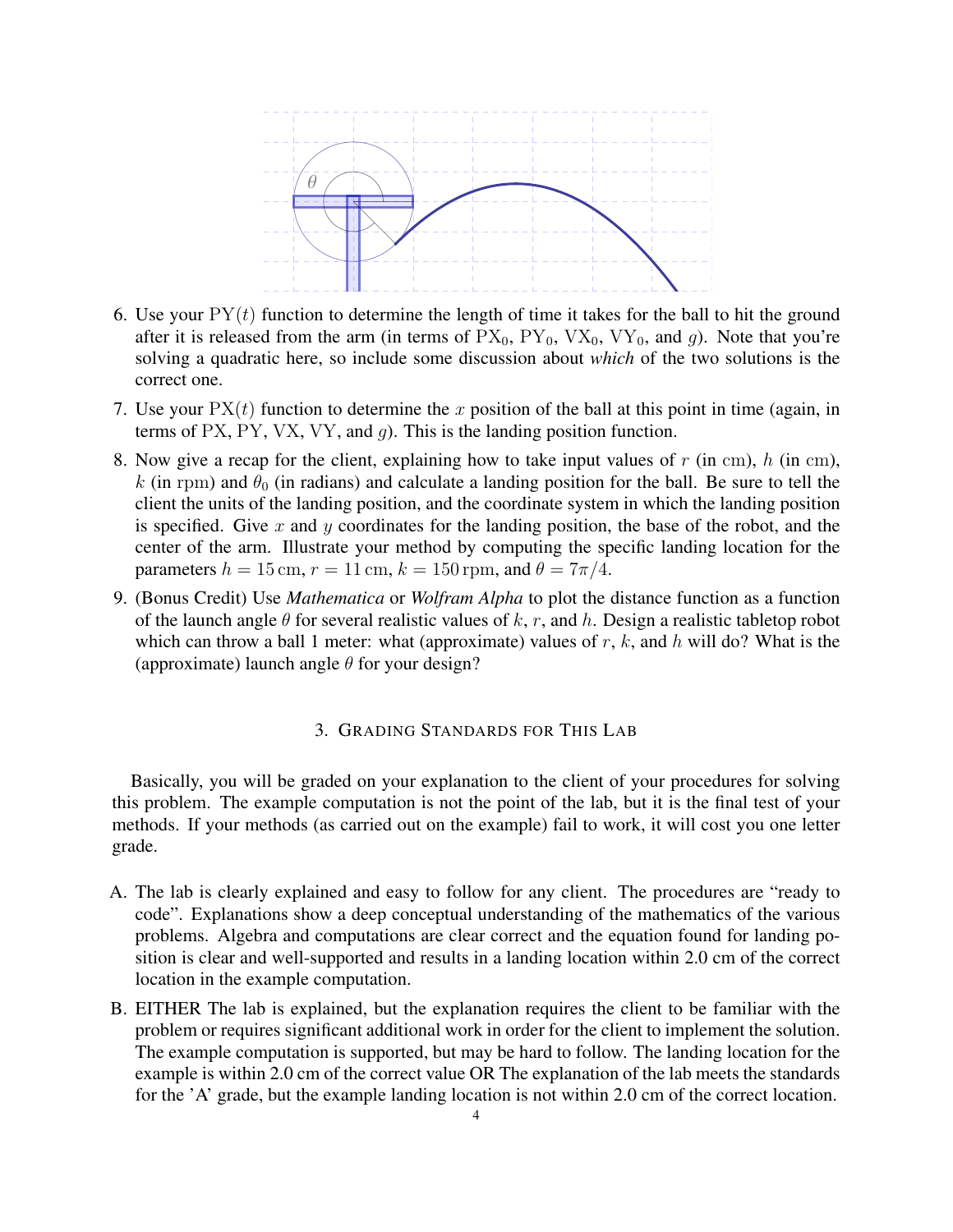- C. EITHER The explanation in the lab is incomplete and/or does not show a conceptual understanding of the problem. Procedures are incompletely specified or require substantial effort to interpret. However, the example computation is supported and results in a landing location for the example within 2.0 cm of the correct value. OR The explanation meets the standards for the 'B' grade, but the example landing location is not within 2.0 cm of the correct location.
- D. Grades of 'D' or below are assigned to labs where the exposition is exceptionally poor and/or the computed landing location of the example ball is not near the correct location.

## 4. GROUP WORK STANDARDS FOR THIS LAB

The rule for group work on the labs is simple:

Work together, write separately, acknowledge everything.

This means that you need to write up everything in your lab yourself *including calculations*. Of course, it is fine if your calculations reproduce the results of other members of your lab group– you are welcome to share approaches and ideas with the other students, and correct calculations following the same approach *should* lead you to the same numbers. However, you may not share electronic files of any kind. In particular, you may not share a Google doc or Word file containing a draft of your lab, Mathematica or MATLAB code, or screenshots. You may make individual handwritten notes about your calculations as a group, but typing together is strongly discouraged; you may mean well, but in practice it's very hard to avoid copying each other's work.

Similarly, it's encouraged for other students to teach you how to use *Mathematica*, but you need to have the experience of facing down the computer yourself– I don't want you to take a screenshot of somebody else's computer work and turn it in as your own.

You are welcome to complete the lab using alternative technology (such as your graphing calculator), but I encourage you to learn Mathematica or Wolfram Alpha. At this point in your college career, you're nearing the limits of the graphing calculator's capabilities, and it's time to move up.

You may turn in work prepared on the computer (using Word or something similar), handwritten work, or any mixture of the two. It's sometimes convenient to mix the two by taking photographs of your handwritten work and including them in the lab. (Of course, you can't take photographs of someone else's handwritten work and include them in the lab!)

# 5. HOW TO TURN IN THE LAB

In order to keep things organized, there are a couple of procedures to follow when turning in the lab:

• You must print and turn in a printout of your lab work. Please proofread the printout; it can require some debugging to get symbols and formulas to print correctly from MS word. It's ok to write in by hand anything that's missing.